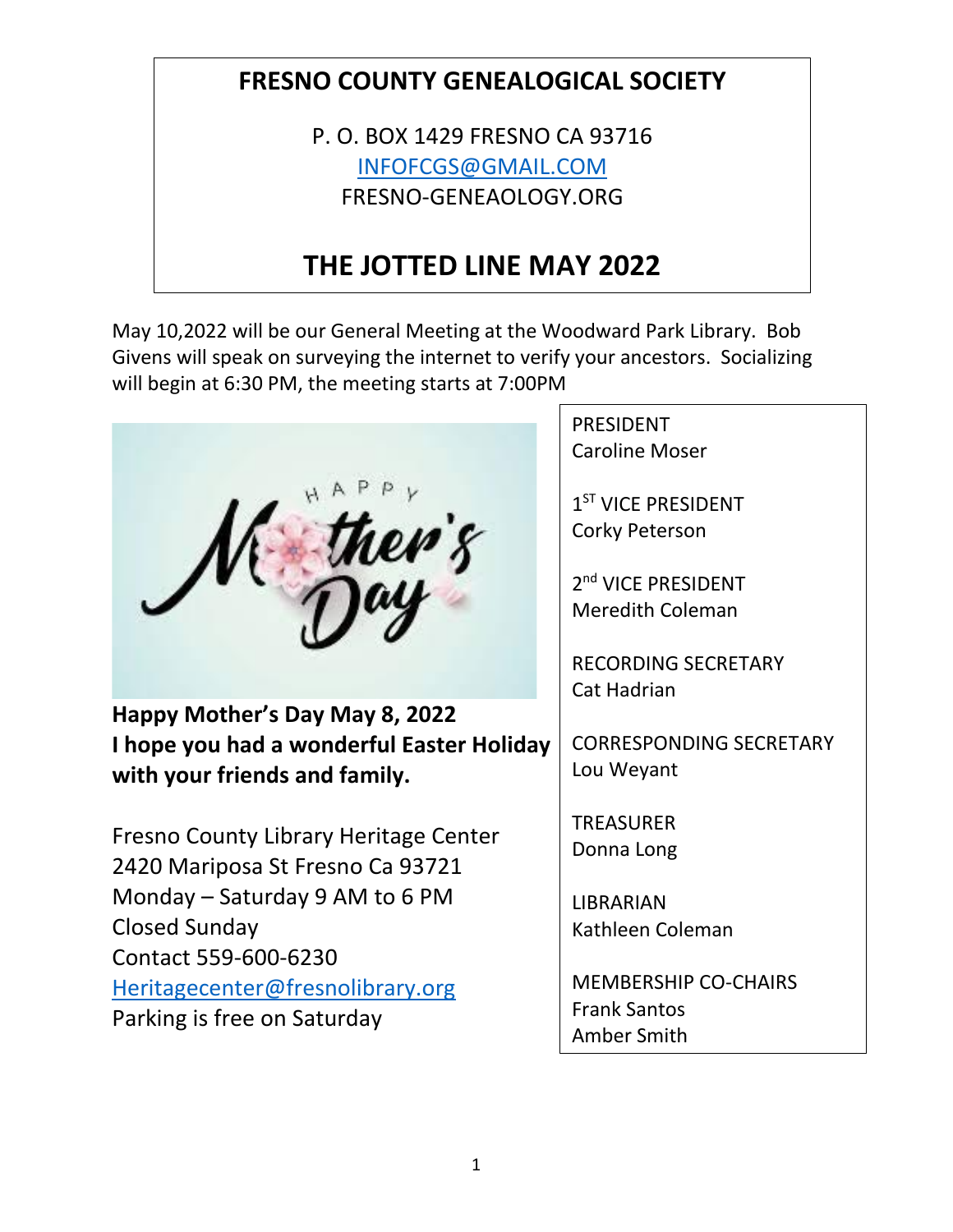## In Memoriam



We are sad to pass on the news that former FCGS President and longtime society member Alice Partain has passed away.

She was an integral part of our society for many years. We remember fondly past Christmas parties at her home with her husband Jim and the many book sales in their yard.

There will be a graveside service Tuesday May

17 at 10 AM at the Clovis Cemetery. Cards can be sent to her daughter (with whom she lived):

> Karen Phillip 31032 Donald Ave Madera, Ca 93636

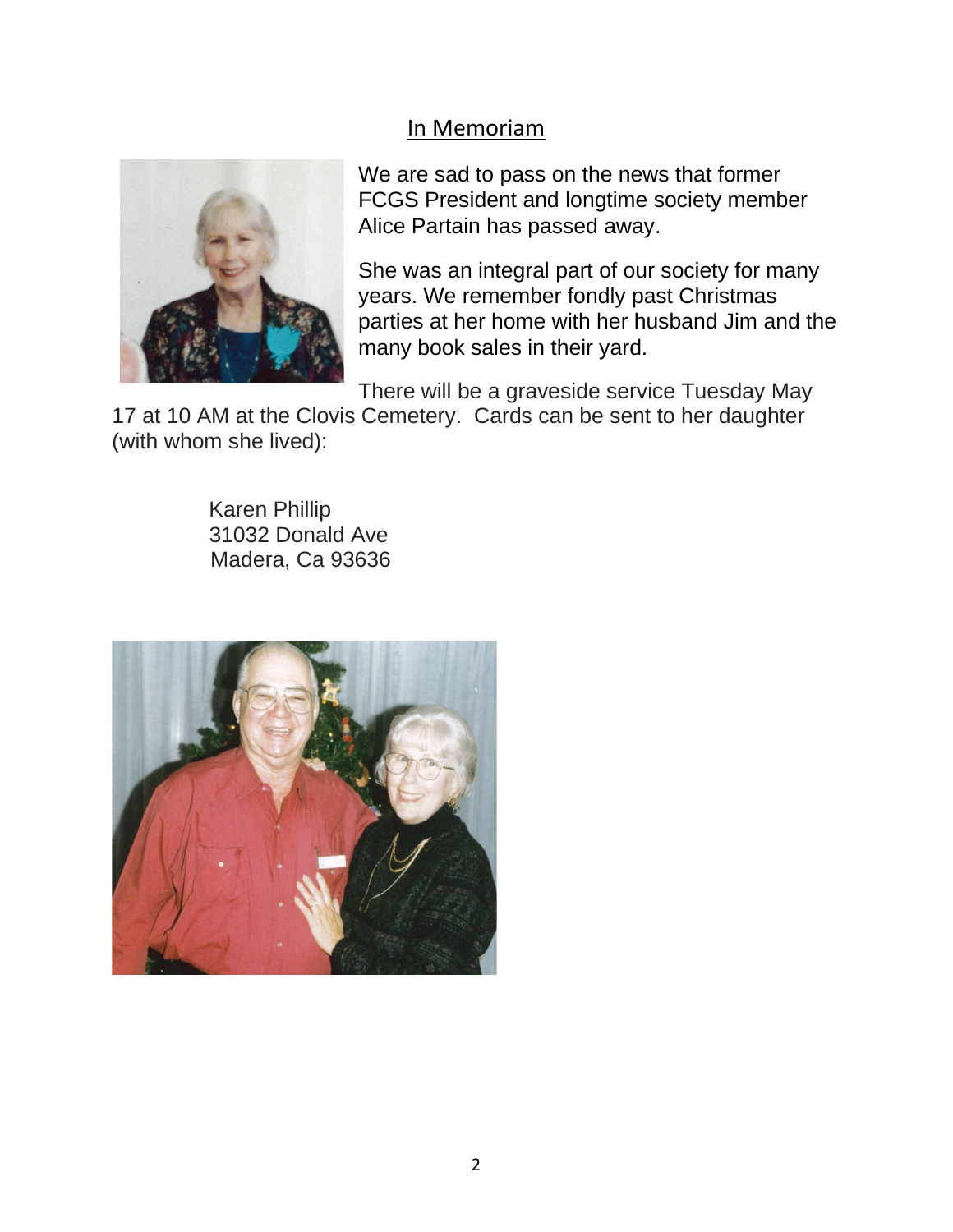## Some information from the library

Below is a list of duplicate books available for members. Donations suggested but not necessary. Thanks to the many donors to our library, we have lots of books to be offered in the coming months. Please email interest to [infofcgs@gmail.com.](mailto:infofcgs@gmail.com)

Virginia Census - 1790 Biographical Annals of Lebanon County Pennsylvania Part One - J.H. Beers ISBN 1- 55613-798-2 Biographical Annals of Lebanon County Pennsylvania Part Two - J.H. Beers ISBN 1- 55613-798-2 Pennsylvania Census - 1790 North Carolina Census - 1790 The Rockingham Recorder Vol 1 December 1946 No.1 (Virginia) The Rockingham Recorder Vol 1 December 1946 No.2 (Virginia) Abstracts of Charles County Maryland Court and Land Records Volume 1 1658- 1666 - Elise Greenup Jourdan ISBN 978-1-58549-550-4 Abstracts of Charles County Maryland Court and Land Records Volume 2 1658- 1666 - Elise Greenup Jourdan ISBN 978-1-58549-285-5 Old King William Homes and Families - Peyton Neale Clarke LCCCN 64-21422 1850 Census Kane County, Illinois McHenry Country Edgar County Illinois Federal Census 1880 Part Two Grand Army of The Republic Department of Illinois Transcription of the Death Rolls, 1879-1947 - Dennis Northcott and Thomas Brooks ISBN 0-9728344-0-0 A Handbook of Cornish Surnames Enlarged Edition - G. Pawley White ISBN 0- 980643-19 X Scottish Clan and Family Names Their Arms, Origins and Tartans New Edition - Roddy Martine ISBN 1-85158-418-8 Cherokee Land Surveys in North Carolina 1835 Part 1 - Dr A.B. Pruitt The Family Tree Resource Book for Genealogists - ISBN 978-1-55870-686-6 Abstracts of Deeds: Lincoln Co, NC Books 20, 21, and 22 - Dr. A.B. Pruitt Abstracts of Deeds: Lincoln Co, NC Books 23, 24, and 25 - Dr. A.B. Pruitt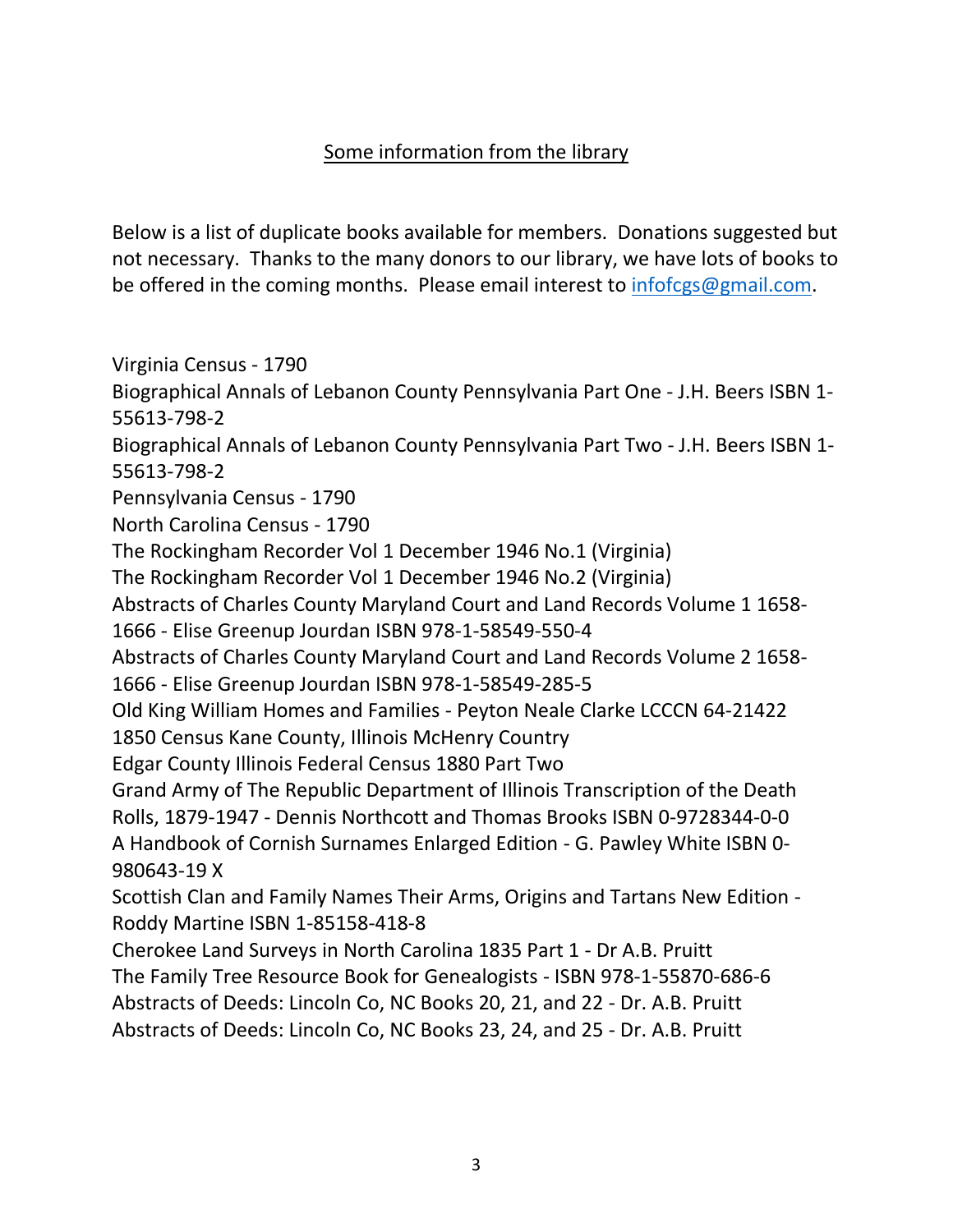#### **From our President Caroline Moser**

Hello members, I wanted to continue my encouragement for you to share your collection. In mid-July 1984 I was asked to clean out my husband's grandmother's mobile home. Allene Blackwell (March 15, 1891, to July 7,1984). Cleaning out consisted of boxing up items to donate to Goodwill and discarding the rest. I was told I could have whatever treasure I wanted. The first treasure for sure was the huge family bible. The bible was purchased in 1885 and the first entry was Allenes' parents wedding in 1888 in Pittsville MO. After that there were their children's births and other family deaths. Wonderful information for my family tree. The bible was laying on the treadle of an old sewing machine. The machine was a Singer with the manufacture date of 1892, that makes it 130 years old. The next treasure is an old scrapbook filled with antique post cards with dates from 1907 to 1913



Family Bible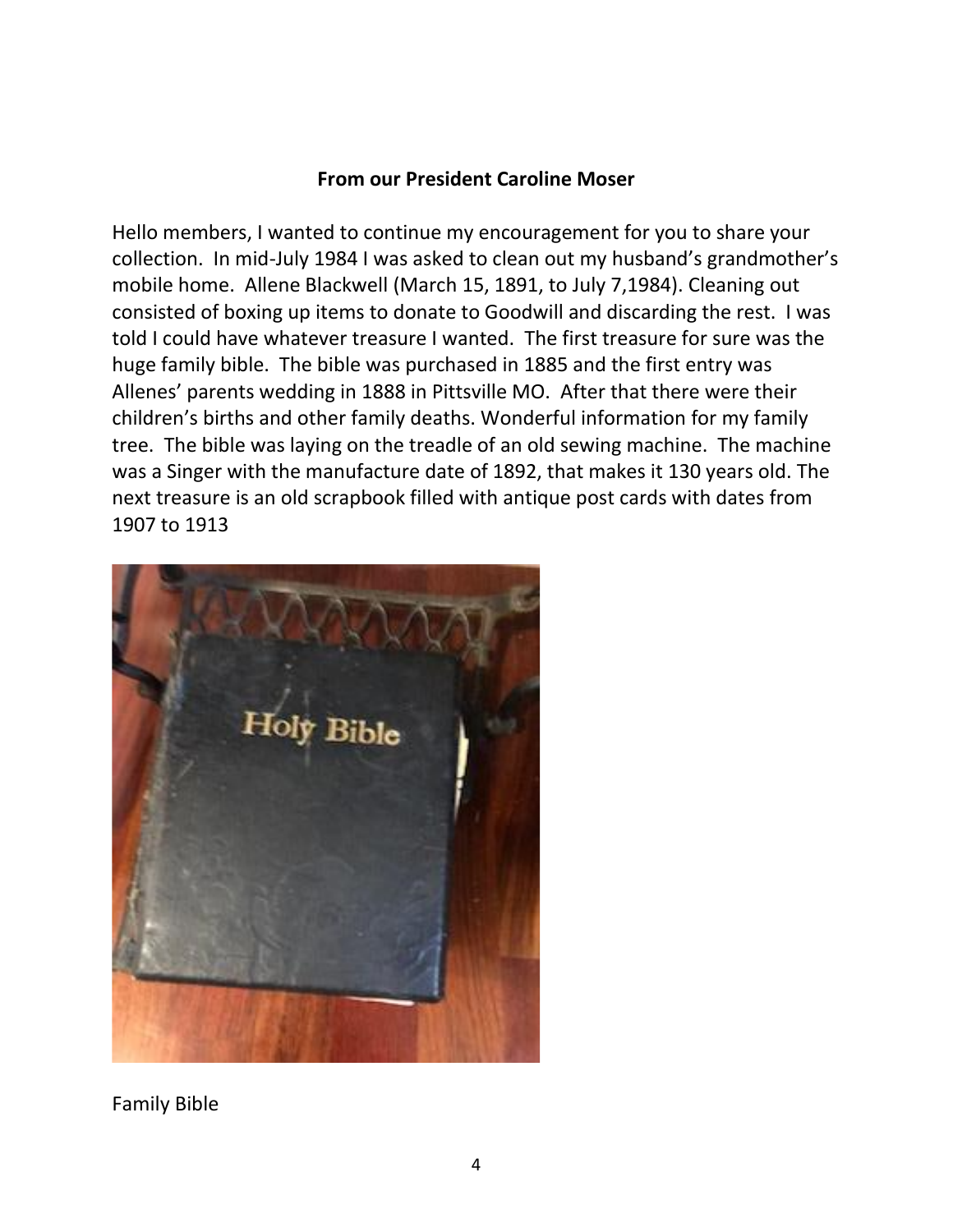

Postcard of Fresno Courthouse



Postcard Kearney Park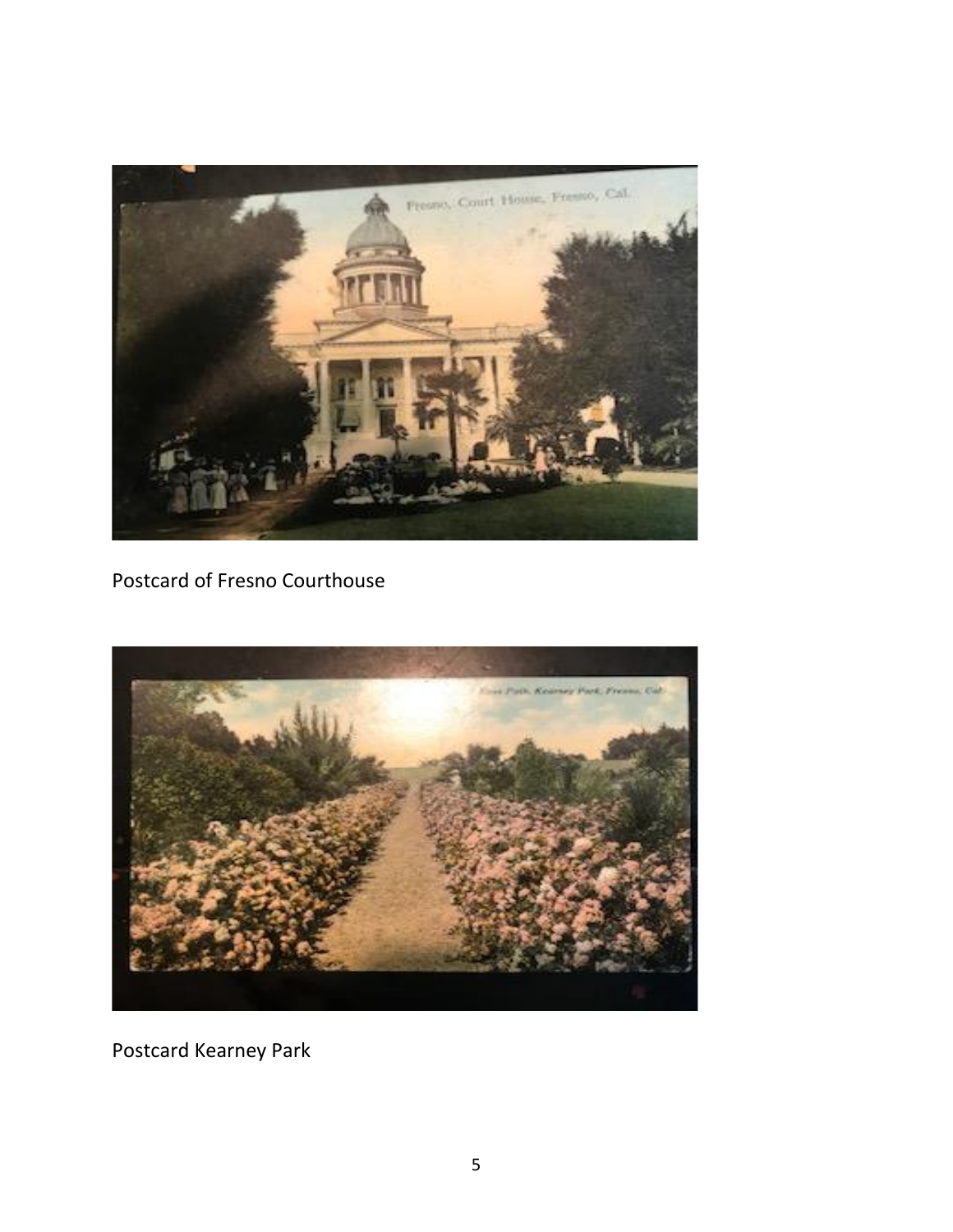

Singer Sewing Machine

I would like to give my upmost gratitude to everyone who has donated to the Jotted line. If you know of any event happening, a new database, or a class online please let me know. If you have a family story you would like to tell we would love to read about it.

Also, if you use Amazon for any purchases, please use (smile.amazon.com). If you use the smile website your orders can support the Fresno County genealogy society as a percentage will be donated to us. Just choose the society as your charity of choice.

"Why waste your money looking up your family tree, just go into politics and your opponents will do it for you." Mark Twain

Life is lived forwards but understood backwards." Soren Kierkegaard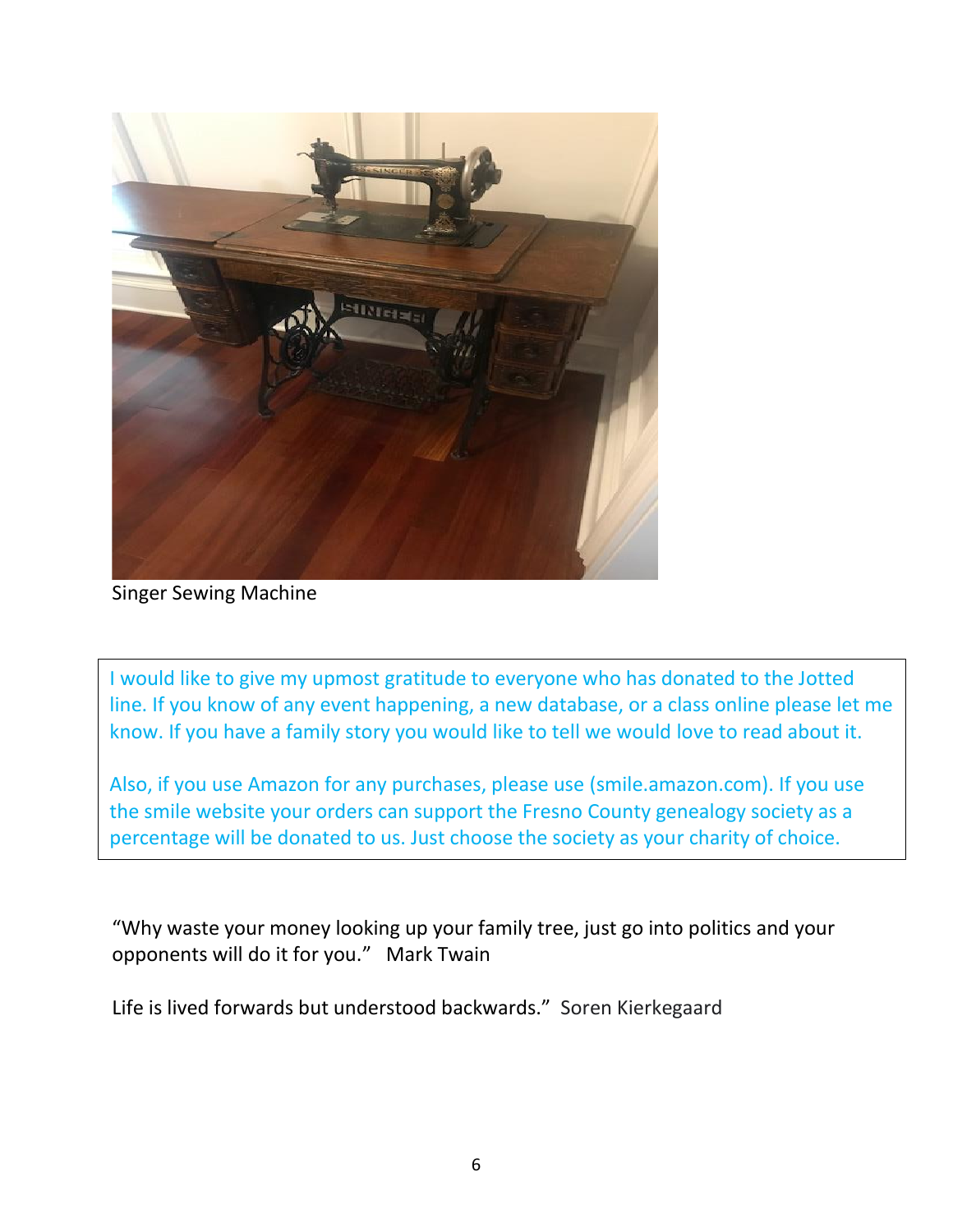## Genealogical Records at the Fresno County Courthouse

On Tuesday April 12, 2022, we had a wonderful meeting with Kathy Tigchelaar, who was speaking on records available in the Fresno County courthouse. There was very useful information on researching family in probate records. For older records you must go to the County of Fresno Court Archives at 1963 E Street Fresno. The records begin in 1860, records prior to 1911 are considered historical. She gave use some useful websites to use in family research, [www.fresnocourts.ca.gov](http://www.fresnocourts.ca.gov/) which is the website of the Fresno Superior Court of Fresno County and www.courts.ca.gov which is the home page of the California courts.

## **Book Review**

## Annie's Ghosts By Steve Luxenberg

I recently read this book and got completely caught up in the mystery of Annie and the amazing story to find out who she was and what happened to her. This turned into a great non-fiction read.

This is about a family mystery that came to light when Mr. Luxenberg's mother passed away. His brother was going through her personal documents to complete her final needs and of course pay any bills. He finds a file labeled Annie. Who is Annie? They determined from the information in the file that Annie was their mother's sister, but their mother was an only child she told everyone that many times.

So begins a journey to find out not only who Annie is but also where she is. As he goes through all the steps to find answers in genealogical and historical records, I was amazed at how he kept moving forward through all information available one step at a time to solve this mystery.

This was a fascinating story of a determined man who will find out the truth.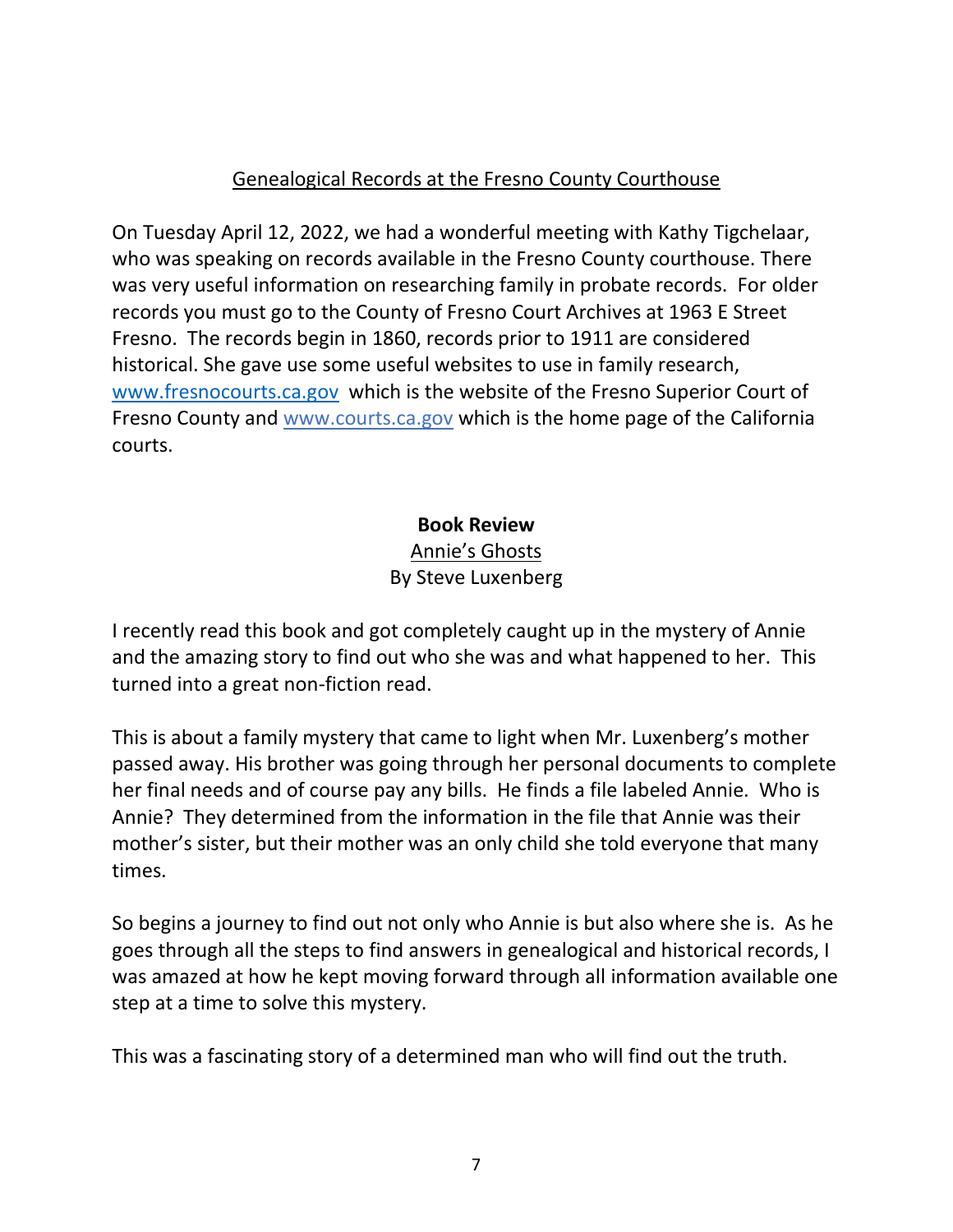## **Family Crests and Coats of Arms**

I have been reading about Coats of Arms and Family Crests and have learned that having one is rarer than you might think. Having the heredity right to use it is even rarer. A Coat of Arms was the design on the shield of medieval knight and was the only person who had the right to use it during his lifetime. To have legal use it must have been granted by a ruling monarch. There were also times when he was allowed to pass it on to his direct legitimate male heirs. The first documentation of a Coat of Arms is on the Bayeux Tapestry which dated to the  $11<sup>th</sup>$  century and chronicles the Norman invasion of England. They were more common by the  $12<sup>th</sup>$  Century and were used by many knights. In most countries. The use of a Coat of Arms is no longer regulated but in the United Kingdom you must be a direct male descendent to use it.

The Coat of Arms is divided into several parts:

The Motto: This is the motto of the person who owns the arms. I can be anything they want to say and is located on the top. The Crest: Located directly under the motto. This is usually three dimensional and represents some achievement of the owner The Shield Elements: Since they originally appeared on shields it is a representation of what the original shield looked like. Placement and colors tell a story about the origin of the arms Supporters: This is two animals or people used as supporters and tell a part of the original story of the Arms

There is nothing to stop anyone from designing their own coat of arms, just understand that it's not a hereditary one. There are many companies on-line that will help you with this. These companies can sell you merchandise with your coat of arms based on your surname, but these are new coats of arms and have no heredity right to use but your family may have a legitimate ancient coat of arms that has come down through the centuries. One family is my mother's family, the Riley's from Cavan County Ireland.